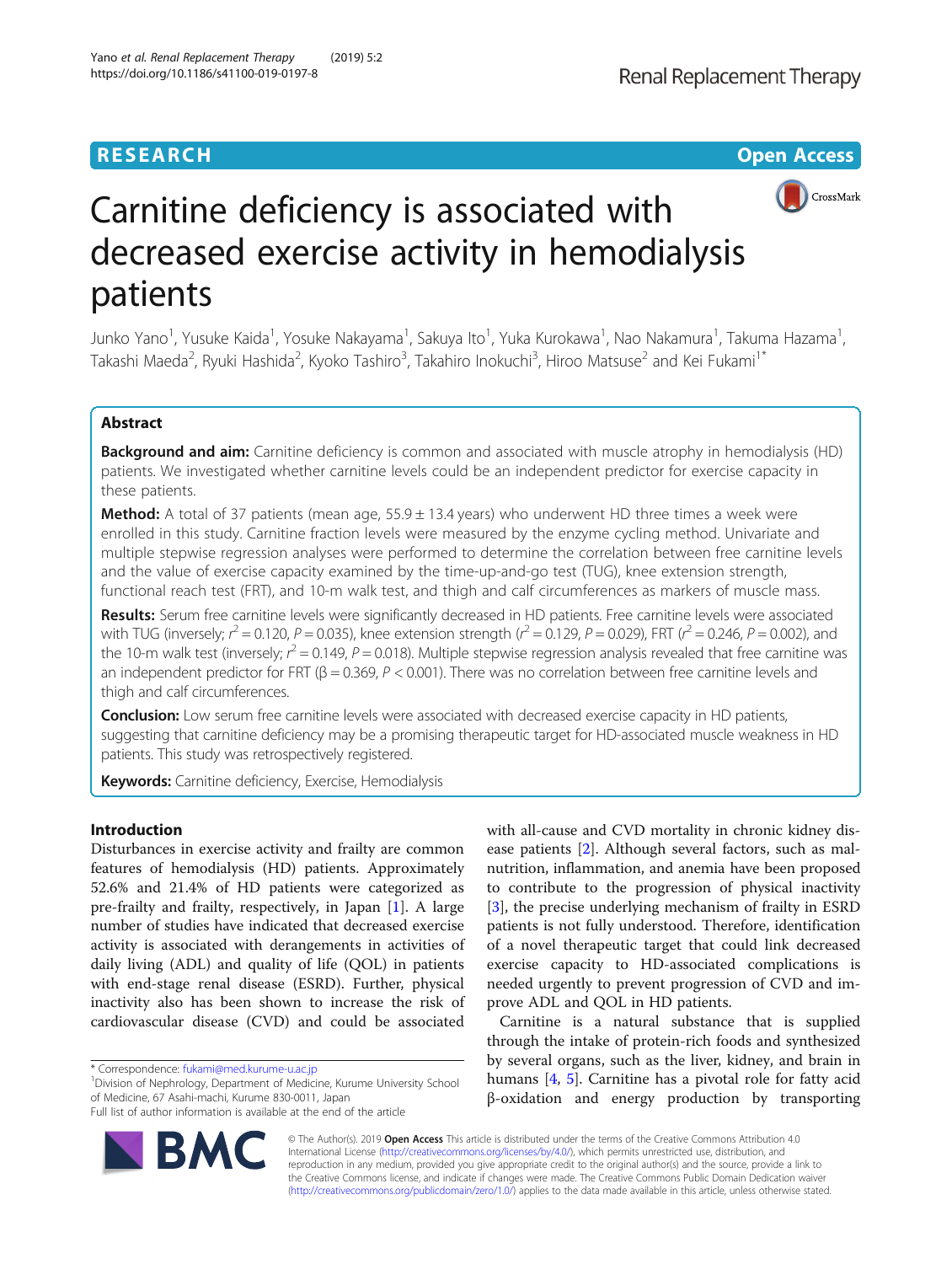<span id="page-1-0"></span>long-chain fatty acids from the cytoplasm to mitochondria [\[5\]](#page-5-0). We, along with others, have reported that serum carnitine levels were significantly decreased in HD patients because 60–80% of serum carnitine is eliminated from the blood via HD [\[6](#page-5-0), [7\]](#page-5-0). Since carnitine depletion reportedly has been associated with decreased soleus muscle weight in a rat model of carnitine deficiency [[8\]](#page-5-0), carnitine deficiency may be a causative factor for HD-related exercise inactivity in ESRD patients.

However, which anthropometric, metabolic, and clinical variables, including serum free carnitine, are independently correlated with low exercise capacity in these patients remains unclear. Therefore, we examined whether carnitine deficiency was associated with exercise inactivity in HD subjects.

#### Methods

## **Patients**

A complete history, physical examination, and blood chemistry studies were performed in 37 patients (mean age,  $55.9 \pm 13.4$  years; mean duration of HD,  $153 \pm 67$ months) undergoing chronic HD. Patients were dialyzed for 4–5 h with high-flux dialyzers three times a week.

## Data collection

The medical history was ascertained by a questionnaire. Vigorous physical activity and smoking were avoided for at least 30 min before blood pressure measurement.

Blood was drawn from an arteriovenous shunt just before starting the HD sessions to determine hemoglobin, serum albumin, aspartate transaminase, alanine aminotransferase, blood urea nitrogen, creatinine (Cr), uric acid, calcium, phosphate, lipids (total cholesterol, highand low-density lipoprotein cholesterol, and triglycerides), and C-reactive protein. Whole parathyroid hormone was evaluated by an immunoradiometric assay (Allegro I-PTH; Nichols Institute, San Juan Capistrano, CA, USA). Serum carnitine fraction levels were determined as described previously [[9\]](#page-5-0). N-terminal pro-B-type natriuretic peptide (NT-pro BNP) was measured by electro-chemiluminescence immunoassay (SRL, Inc., Tokyo Japan).

## Evaluation of physical activity and capacity

Physical activity and capacity were evaluated by measurement of the time-up-and-go test (TUG), knee extension strength, functional reach test (FRT), 10-m walk test, and thigh and calf circumferences as described previously [\[10](#page-5-0)]. All exercise capacities were independently measured once at a day between dialysis sessions by the expert physical therapists at the Division of Rehabilitation, Kurume University Hospital.

#### Table 1 Clinical characteristics of the patients

| No. of patients                    | 37               |
|------------------------------------|------------------|
| Age (years)                        | $55.9 \pm 13.4$  |
| Sex (no.) (male/female)            | 24/13            |
| HD duration (months)               | $153 \pm 67$     |
| BMI ( $\text{kg/m}^2$ )            | $22.5 \pm 4.1$   |
| Hemoglobin (g/dl)                  | $11.7 \pm 1.5$   |
| Serum albumin (g/dl)               | $3.59 \pm 0.24$  |
| AST (U/l)                          | $13.6 \pm 7.6$   |
| ALT (U/I)                          | $11.9 \pm 7.6$   |
| BUN (mg/dl)                        | $60.4 \pm 14.2$  |
| Serum Cr (mg/dl)                   | $12.3 \pm 2.3$   |
| Uric acid (mg/dl)                  | $7.4 \pm 1.5$    |
| Corrected Ca (mg/dl)               | $8.7 \pm 0.6$    |
| Phosphate (mg/dl)                  | $5.1 \pm 1.3$    |
| Total chol (mg/dl)                 | $155.0 \pm 29.9$ |
| HDL-chol (mg/dl)                   | $46.5 \pm 13.5$  |
| LDL-chol (mg/dl)                   | $84.5 \pm 21.2$  |
| Triglycerides (mg/dl)              | $123.6 \pm 94.3$ |
| CRP (mg/dl)                        | $0.18 \pm 0.29$  |
| Whole-PTH (pg/ml)                  | $131.3 \pm 93.9$ |
| NT-pro BNP (pg/ml)                 | $4794 \pm 6125$  |
| Kt/V                               | $1.74 \pm 0.35$  |
| Free carnitine (µmol/l)            | $24.0 \pm 7.3$   |
| Total carnitine (µmol/l)           | $40.0 \pm 11.0$  |
| Acyl carnitine (umol/l)            | $16.2 \pm 4.9$   |
| Primary cause of ESRD (n)          |                  |
| Diabetic nephropathy               | 10 (27%)         |
| Chronic glomerulonephritis         | 10 (27%)         |
| Lupus nephritis                    | 3(9%)            |
| Focal segmental glomerulosclerosis | 2 (5%)           |
| Hypertensive nephrosclerosis       | 2(5%)            |
| Others                             | 10 (27%)         |
| Exercise examination               |                  |
| TUG(s)                             | $7.2 + 1.8$      |
| Knee extension strength (N/m)      | $27.2 \pm 9.7$   |
| Functional reach test (cm)         | $35.8 \pm 6.7$   |
| 10 m walk test (m/sec)             | $8.2 \pm 1.5$    |
| Thigh circumference 10 cm (cm)     | $39.8 \pm 3.7$   |
| Calf circumference (cm)            | $33.3 \pm 3.7$   |

Abbreviations: HD hemodialysis, BMI body mass index, AST aspartate transaminase, ALT alanine amino transferase, BUN blood urea nitrogen, Cr creatinine, Ca calcium, Total chol total cholesterol, HDL-chol high-density lipoprotein cholesterol, LDL-chol low-density lipoprotein cholesterol, TG triglyceride, CRP C-reactive protein, Whole PTH whole parathyroid hormone, NT-pro BNP N-terminal pro B-type natriuretic peptide, ESRD end-stage renal disease, TUG time-up-and-go test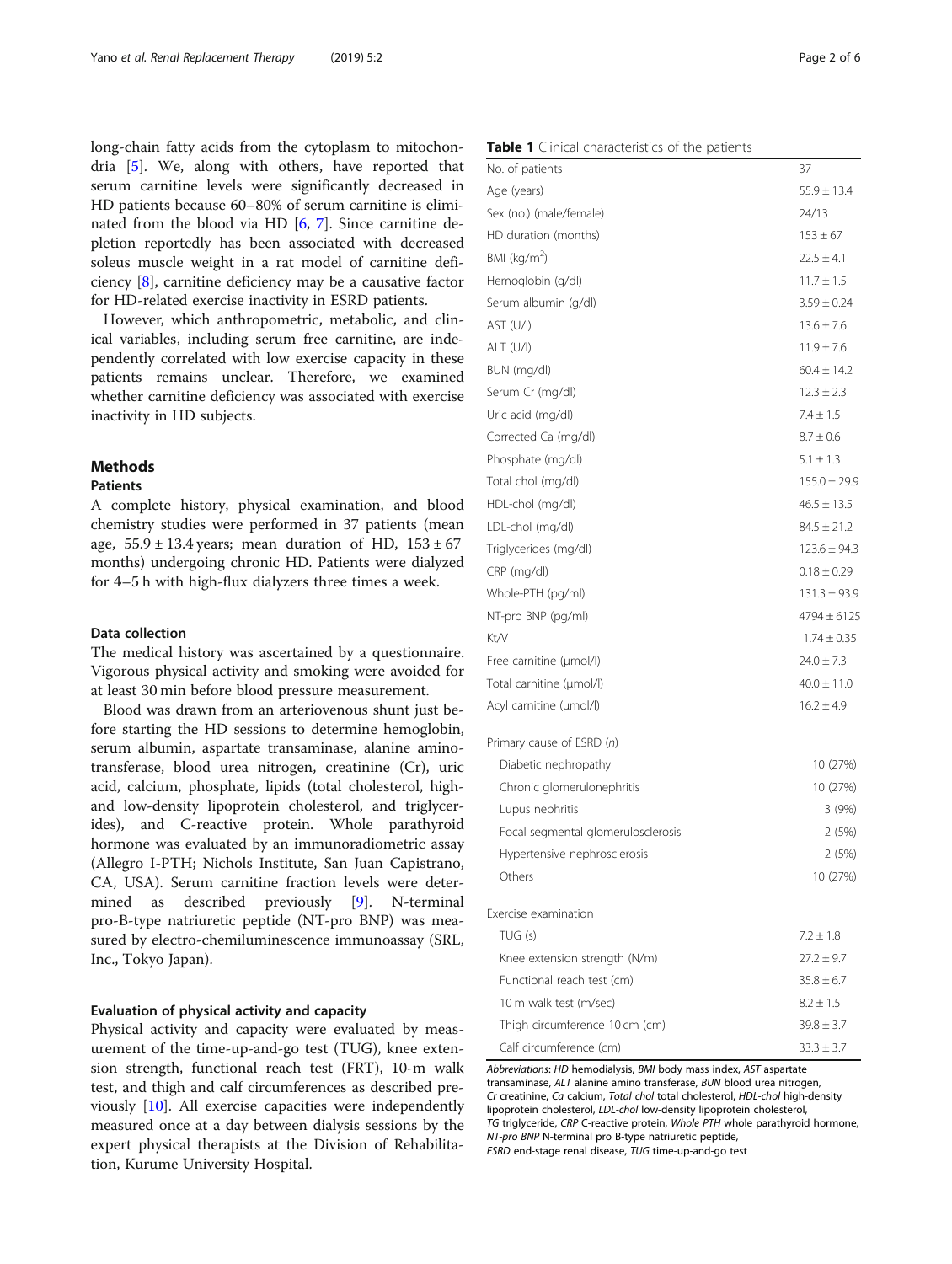## Statistical analysis

Data are presented as mean ± standard deviation. To determine the association between exercise capacity and anthropometric parameters, including serum free carnitine, univariate and multiple stepwise regression analyses were performed. Statistical significance was defined as  $P < 0.05$ . All statistical analyses were performed with the SPSS 19 system (SPSS, Inc., Chicago, IL, USA).

## Results

## Demographic data

Demographic data are shown in Table [1](#page-1-0). Free carnitine levels in HD patients were significantly lower than those in healthy controls ( $n = 21$ , mean age 57.0  $\pm$  7.9 years old, free carnitine  $48.7 \pm 10.1 \,\mathrm{\mu mol/l}$ ,  $P < 0.001$  vs HD patients).

### Correlation with exercise capacity

Univariate regression analysis revealed that TUG (inversely,  $r^2 = 0.120$ ,  $P = 0.035$ , Fig. 1a), knee extension strength  $(r^2 = 0.129, P = 0.029, Fig. 1b)$ , FRT  $(r^2 = 0.246,$  $P = 0.002$ , Fig. 1c), and the 10-m walk test (inversely,  $r^2 = 0.149$ ,  $P = 0.018$ , Fig. 1d) were significantly correlated with free carnitine values (Tables [2](#page-3-0), [3,](#page-3-0) [4](#page-4-0), and [5](#page-4-0), respectively). There was no significant correlation between circumference of thigh ( $P = 0.355$ ) and calf ( $P = 0.395$ ) and free carnitine levels. The knee extension strength, but not other exercise activities, was stronger in men than in women by univariate analysis  $(\beta = -0.530, P = 0.01)$ . Multiple stepwise regression analysis showed that free carnitine (β = 0.369, *P* < 0.001) and serum Cr (β = 0.385,  $P < 0.001$ ) were independent correlates of FRT ( $r^2 = 0.246$ , Table [4](#page-4-0)), whereas free carnitine was not an independent determinant of TUG, knee extension strength, and the 10-m walk test (Tables [2](#page-3-0), [3,](#page-3-0) and [5](#page-4-0), respectively). Serum Cr was an independent determinant of these exercise capacities in HD patients (Tables [2](#page-3-0), [3,](#page-3-0) [4](#page-4-0), and [5\)](#page-4-0). Further, NT-pro BNP was an independent correlate of the 10-m walk test in these patients (Table [5\)](#page-4-0).

## **Discussion**

We demonstrated that serum free carnitine levels were decreased in HD patients, low free carnitine levels were significantly correlated with decreased exercise activity except for thigh and calf circumferences in HD patients, and serum free carnitine was an independent determinant of FRT in HD patients.

Free carnitine levels were decreased in our HD patients. Carnitine is not synthesized in skeletal muscle; therefore, circulating free carnitine is the only source of free carnitine levels in skeletal muscles. Indeed, Savia et al. [[11\]](#page-5-0) reported that free carnitine levels in skeletal muscles are significantly decreased in HD patients and that a significant positive correlation of free carnitine values between plasma and skeletal muscle is found in these subjects. Therefore, although we did not measure free carnitine levels in skeletal muscle, decreased

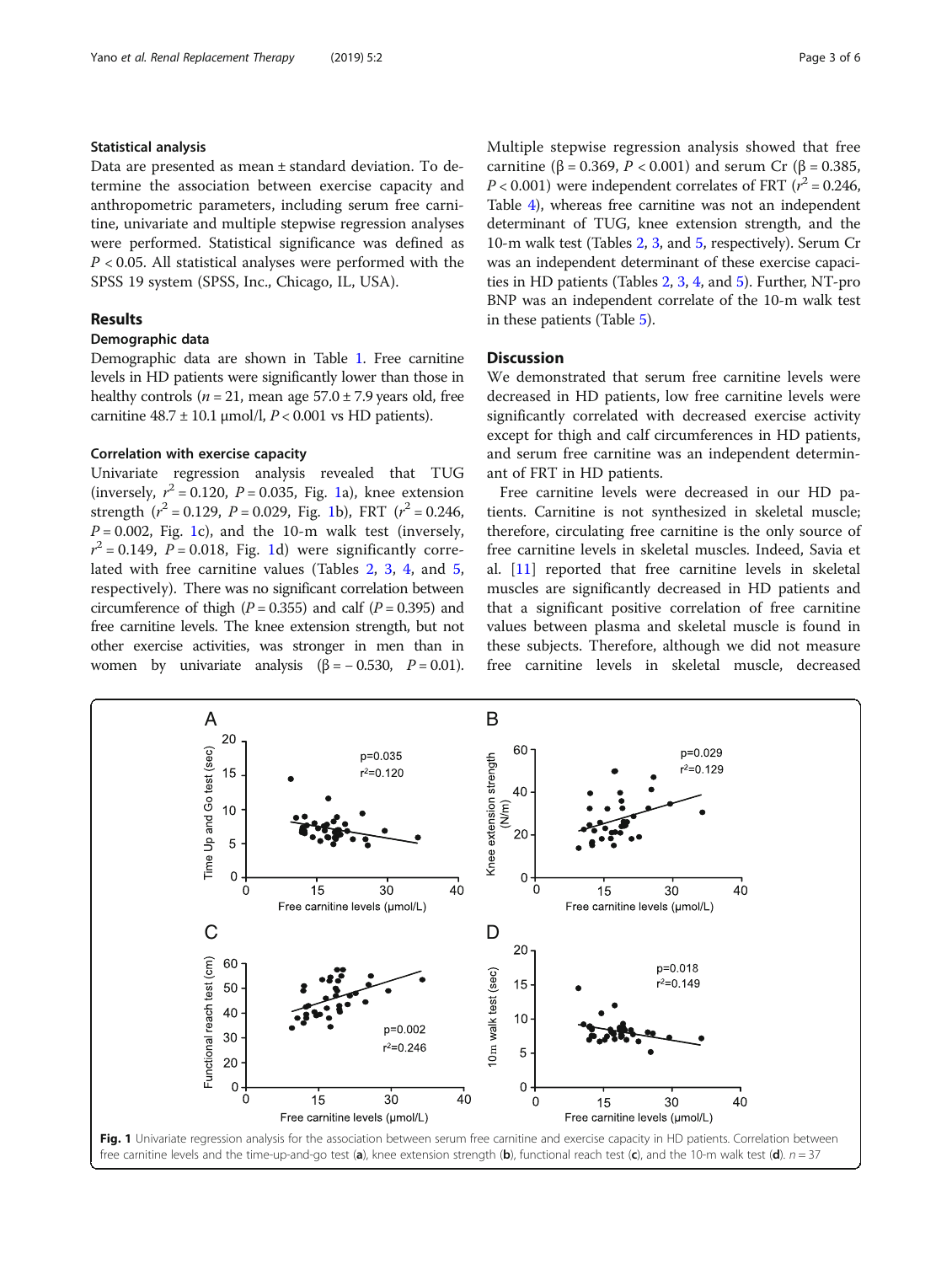$\beta$  standardized regression coefficients, SE standard error.  $r^2$  = 0.443 TUG time-up-and-go test, BMI body mass index, AST aspartate transaminase, ALT alanine amino transferase, BUN blood urea nitrogen, HD hemodialysis, Cr creatinine, Ca calcium, Total chol total cholesterol, HDL-chol high-density lipoprotein cholesterol, LDL-chol low-density lipoprotein cholesterol, CRP C-reactive protein, Whole PTH whole parathyroid hormone, NT-pro BNP N-terminal pro B-type natriuretic peptide,

circulating free carnitine levels could reflect the deficiency of free carnitine values in the skeletal muscle in our patients.

Although several factors, such as insulin resistance, abnormal protein metabolism, and uremic toxins, have been involved in the loss of skeletal muscle mass in HD patients [[12,](#page-5-0) [13](#page-5-0)], several reports suggest that muscle atrophy is attributed to carnitine deficiency in HD patients [[14,](#page-5-0) [15](#page-5-0)]. Given our findings that serum carnitine was an independent correlate of FRT, low carnitine levels may be directly and/or indirectly associated with exercise inactivity in these patients. Serum Cr has been reported to be strongly correlated with muscle mass and exercise capacity [\[16](#page-5-0), [17\]](#page-5-0). In our study, serum Cr was associated positively with serum free carnitine levels  $(r^2 = 0.107,$  $P < 0.05$ ), so this correlation might explain why carnitine was not an independent determinant of exercise capacity except for FRT. Serum Cr might reflect large skeletal

β standardized regression coefficients, SE standard error.  $r^2 = 0.506$ BMI body mass index, HD hemodialysis, ALT alanine amino transferase, AST aspartate transaminase, Cr creatinine, Ca calcium, HDL-chol high-density lipoprotein cholesterol, LDL-chol low-density lipoprotein cholesterol, CRP C-reactive protein, Whole PTH whole parathyroid hormone, NT-pro BNP N-terminal pro B-type natriuretic peptide

muscle rather than free carnitine, so free carnitine could not overcome serum Cr in regard to the correlation with exercise capacity. FRT, a well-recognized method to identify elderly subjects at risk of recurrent falls, not only is a marker of exercise activity, but it also reflects balance performance of the body by using triceps muscle of calf [\[18\]](#page-5-0). These findings suggest that carnitine deficiency might aggravate a balance performance, which is a main reason for fall fracture occurring in HD patients. L-carnitine supplementation could prevent muscle wasting in animals with cancer cachexia [\[19](#page-5-0)]. In addition, types I and IIa skeletal muscles are more atrophic than type IIb skeletal muscle in HD patients, and L-carnitine supplementation improved the rate of atrophic muscle fiber in types I and IIa muscles, whose energy is supplied by β-oxidation in HD patients  $[14]$  $[14]$ . Further, since oral L-carnitine supplementation has been reported to have some beneficial effects on the physical capacity in HD patients [[20\]](#page-5-0), although ours was a cross-sectional

the knee extension strength Variables Univariate Multiple stepwise regression

Sex − .530 2.80 0.001 − .397 2.448 < 0.0001

Serum Cr .599 .556 < 0.0001 .599 .556 < 0.0001

Age - .111 - .122 0.513

BMI .071 .409 0.675 HD duration .119 .024 0.483 Hemoglobin .082 1.048 0.630 Serum albumin .054 6.825 0.755 AST − .038 .214 0.821 ALT .052 .223 0.760 BUN .259 .111 0.122

Uric acid .223 1.017 0.185 Corrected Ca .229 2.641 0.173 Phosphate .233 1.200 0.165 Total chol − 068 055 0.688 HDL-chol .064 .121 0.707 LDL-chol .021 .077 0.903 Triglycerides − .241 .017 0.151 CRP − 105 5.593 0.534 Whole PTH .187 .017 0.269 NT-pro BNP - .013 .000 0.434 Free carnitine ... 359 ... 209 ... 0.029 Kt⁄V − .359 4.383 0.029

β SE P value β SE P value

<span id="page-3-0"></span>

| Yano et al. Renal Replacement Therapy<br>Page 4 of 6<br>(2019) 5:2 |  |  |  |
|--------------------------------------------------------------------|--|--|--|
|--------------------------------------------------------------------|--|--|--|

the TUG

Table 2 Univariate and multiple stepwise regression analysis for

| Variables      | Univariate |           |           | Multiple stepwise regression |           |           |  |
|----------------|------------|-----------|-----------|------------------------------|-----------|-----------|--|
|                | β          | <b>SE</b> | $P$ value | β                            | <b>SE</b> | $P$ value |  |
| Age            | .341       | .022      | 0.039     |                              |           |           |  |
| Sex            | $-.008$    | .627      | 0.963     |                              |           |           |  |
| BMI            | .064       | .078      | 0.707     |                              |           |           |  |
| HD duration    | $-.215$    | .005      | 0.201     |                              |           |           |  |
| Hemoglobin     | .359       | .186      | 0.029     |                              |           |           |  |
| Serum albumin  | $-.111$    | 1.275     | 0.518     |                              |           |           |  |
| AST            | $-.010$    | .041      | 0.954     |                              |           |           |  |
| ALT            | .095       | .042      | 0.577     |                              |           |           |  |
| <b>BUN</b>     | $-.389$    | .020      | 0.017     |                              |           |           |  |
| Serum Cr       | $-.607$    | .105      | 0.001     | $-.501$                      | .107      | 0.001     |  |
| Uric acid      | $-.393$    | .182      | 0.016     |                              |           |           |  |
| Corrected Ca   | $-.036$    | .515      | 0.834     |                              |           |           |  |
| Phosphate      | $-.262$    | .226      | 0.117     |                              |           |           |  |
| Total chol     | $-.475$    | .009      | 0.003     | $-.293$                      | .008      | 0.041     |  |
| HDL-chol       | $-.267$    | .022      | 0.111     |                              |           |           |  |
| LDL-chol       | $-.415$    | .013      | 0.011     |                              |           |           |  |
| Triglycerides  | $-.072$    | .003      | 0.670     |                              |           |           |  |
| <b>CRP</b>     | $-.139$    | 1.058     | 0.413     |                              |           |           |  |
| Whole PTH      | $-.156$    | .003      | 0.355     |                              |           |           |  |
| NT-pro BNP     | .429       | .000      | 0.008     |                              |           |           |  |
| Free carnitine | $-.347$    | .040      | 0.035     |                              |           |           |  |
| Kt/V           | .101       | .887      | 0.553     |                              |           |           |  |

Table 3 Univariate and multiple stepwise regression analysis for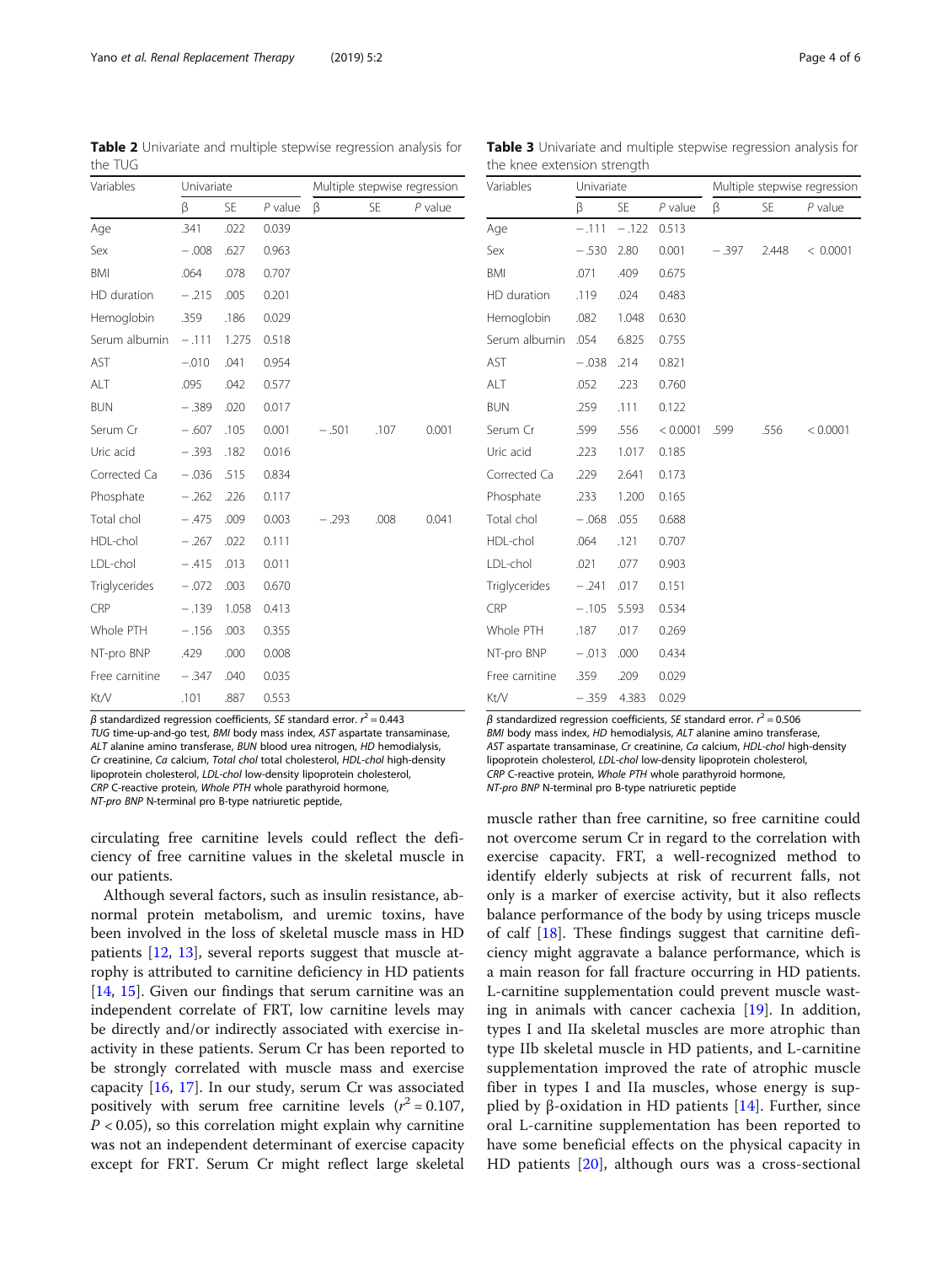$\beta$  standardized regression coefficients, SE standard error.  $r^2$  = 0.246 BMI body mass index, HD hemodialysis, ALT alanine amino transferase, AST aspartate transaminase, BUN blood urea nitrogen, Cr creatinine, Ca calcium, Total chol total cholesterol, HDL-chol high-density lipoprotein cholesterol, LDL-chol low-density lipoprotein cholesterol, CRP C-reactive protein, Whole PTH whole parathyroid hormone, NT-pro BNP N-terminal pro B-type natriuretic peptide

Free carnitine  $.496$   $.136$   $.0002$   $.369$   $.132$   $.60001$ 

study and, therefore, did not elucidate the causal relationships between low carnitine and exercise inactivity, decreased carnitine levels may predict the exercise inactivity in HD patients.

Although thigh and calf circumference has been reported to reflect whole muscle mass in type 2 diabetic subjects [[21\]](#page-5-0), there was no correlation between thigh and calf circumference and serum free carnitine levels in our subjects. Serum Cr also did not show any correlation with thigh and calf circumference  $(P = 0.230, P = 0.175,$ respectively). It has been suggested that not only skeletal muscle mass but also water and fat contents, which are reduced in HD patients, might affect thigh and calf circumference. Further, muscle quality rather than muscle quantity is thought to be important for exercise activity [[22\]](#page-5-0). Therefore, serum carnitine levels in our study may have reflected muscle quality in HD patients.

β Standardized regression coefficients, SE standard error.  $r^2 = 0.149$ BMI body mass index, HD hemodialysis, AST aspartate transaminase, ALT alanine amino transferase, BUN blood urea nitrogen, Cr creatinine, Ca calcium, Total chol total cholesterol, HDL-chol high-density lipoprotein cholesterol, LDL-chol low-density lipoprotein cholesterol, CRP C-reactive protein, Whole PTH whole parathyroid hormone, NT-pro BNP N-terminal pro B-type natriuretic peptide

NT-pro BNP levels were significantly associated with TUG and the 10-m walk test, but not with knee extension strength and FRT in our HD patients. Although NT-pro BNP has been known to increase in patients with ESRD due to decreased renal excretion, NT-pro BNP might be an important marker of exercise capacity of walking in HD patients.

Several limitations of this study bear mention. First, our study was limited by a small sample size. Second, the study was cross-sectional and could not assess the questions of whether deficient serum carnitine level was a cause or consequence of the decreased exercise activity.

In conclusion, our study suggested that low carnitine levels are associated with decreased exercise activity in HD patients and that carnitine deficiency may be a promising therapeutic target for HD-associated muscle weakness in HD patients.

Variables Univariate Multiple stepwise regression

β SE P value β SE P value

| Variables      | Univariate |           |           | Multiple stepwise regression |           |           |
|----------------|------------|-----------|-----------|------------------------------|-----------|-----------|
|                | β          | <b>SE</b> | $P$ value | β                            | <b>SE</b> | $P$ value |
| Age            | .389       | .018      | 0.017     |                              |           |           |
| Sex            | $-.143$    | .532      | 0.399     |                              |           |           |
| <b>BMI</b>     | .075       | .066      | 0.658     |                              |           |           |
| HD duration    | .083       | .004      | 0.625     |                              |           |           |
| Hemoglobin     | $-253$     | .166      | 0.131     |                              |           |           |
| Serum albumin  | 1.101      | $-.098$   | 0.570     |                              |           |           |
| AST            | $-.029$    | .035      | 0.863     |                              |           |           |
| ALT            | .184       | .036      | 0.276     |                              |           |           |
| <b>BUN</b>     | $-.340$    | .018      | 0.040     |                              |           |           |
| Serum Cr       | $-.606$    | .090      | < 0.001   | $-.347$                      | .088      | 0.013     |
| Uric acid      | $-.552$    | .142      | < 0.001   | $-.308$                      | .129      | 0.022     |
| Corrected Ca   | $-.042$    | .441      | 0.806     |                              |           |           |
| Phosphate      | $-.346$    | .189      | 0.036     |                              |           |           |
| Total chol     | $-.455$    | .008      | 0.005     |                              |           |           |
| HDL-chol       | $-.332$    | .019      | 0.044     |                              |           |           |
| LDL-chol       | $-.401$    | .012      | 0.014     |                              |           |           |
| Triglycerides  | $-.044$    | .003      | 0.797     |                              |           |           |
| CRP            | $-.900$    | $-.182$   | 0.282     |                              |           |           |
| Whole PTH      | $-.139$    | .003      | 0.412     |                              |           |           |
| NT-pro BNP     | $-.539$    | .000      | 0.001     | .385                         | .000      | 0.002     |
| Free carnitine | $-.386$    | .034      | 0.018     |                              |           |           |
| Kt/V           | .156       | .755      | 0.357     |                              |           |           |

Table 5 Univariate and multiple stepwise regression analysis for

the 10-m walk test

<span id="page-4-0"></span>Table 4 Univariate and multiple stepwise regression analysis for the functional reach test

Serum Cr .506 .417 0.001 .385 .132 < 0.001

Age − .139 .085 0.411 Sex − .195 2.255 0.247 RMI .032 .285 0.850 HD duration .051 .017 0.763 Hemoglobin .723 - .154 0.364 Serum albumin − .101 4.725 0.558  $\overline{AST}$  − 162 149 0.925 ALT .153 − 172 0.310 BUN .335 .076 0.043

Uric acid .286 .696 0.086 Corrected Ca − .059 1.885 0.728 Phosphate .256 .831 0.127 Total chol ... 124 ... 038 ... 0.464 HDL-chol .124 .084 0.463 LDL-chol .226 .052 0.179 Triglycerides − .201 .012 0.232 CRP .090 3.899 0.597 Whole PTH .020 .012 0.234 NT-pro BNP −.240 .000 0.152

Kt/V − .222 3.187 0.187